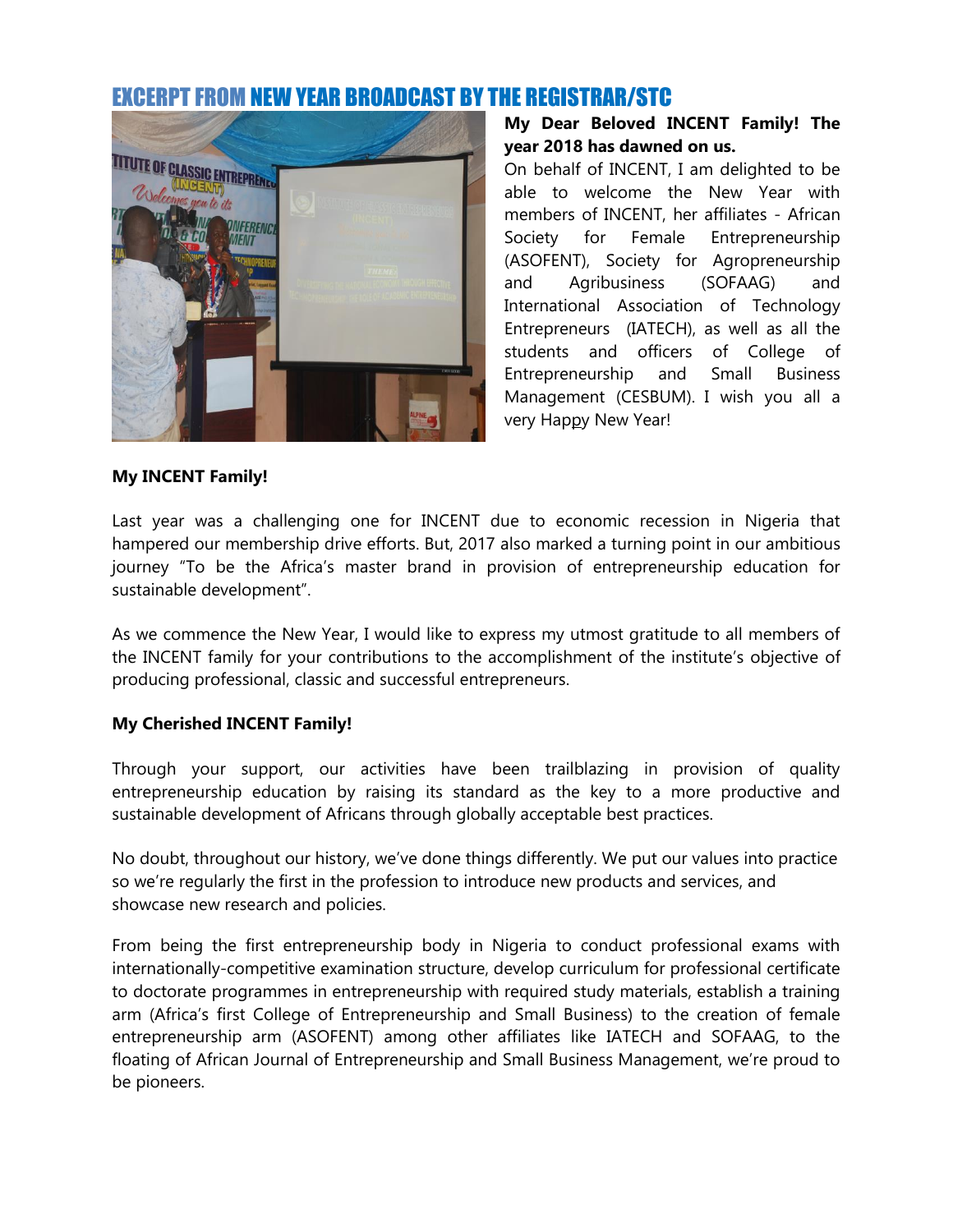# **My Esteemed INCENT Family!**

The INCENT's success is measured in our results. These are more than numbers – they represent the hopes, dreams and the hard work of several individuals and families each and every year. Through your tireless efforts and contributions, we have been able to achieve the following results within 2017:

- INCENT member manufactured fueless generator
- 21 start-up businesses created
- INCENT member manufactured wooden wrist watch
- INCENT member manufactured wooden wall clock
- 45 consulting clients who have grown their businesses
- 334 jobs created or impacted
- INCENT member produced presidential medallion
- Over 10 programmes and seminars educated more than 250 business leaders
- 27 graduates in Diploma and 32 graduates in the Postgraduate Diploma in Entrepreneurship Class of 2017
- Anambra state coordinator Grace C. Isaac, manufactured anti-inflammatory cream, medicated soap and powder
- Zamfara State Coordinator –Aliyu Ahmad Warra, manufactured cosmetics, disinfectants and authored books on the production process.
- CESBUM with INCENT reviewed the trailblazing curriculum/minimum academic benchmark for award of certificate to doctorate in entrepreneurship developed by her Founder – Nuru Oyekolaa
- Our INCENT's Fellow and Patron (Prof. Stephen Ocheni) appointed as Minister of the Federal Republic of Nigeria
- One of our Governing Council Members and Coordinator of our Centre for SMEs and Business Development Services –(Dr. Raimi Lukman) appointed as Assistant Professor of Entrepreneurship at American University of Nigeria,Yola
- One of our Governing Council Members (Dr. Adetunbowale A. Bello) appointed as Registrar, International Vocational Training and Entrepreneurship College, Ajase Ipo, Kwara State, Nigeria.
- A Governing Council member of the Institute Femi Oyetunji, A Chartered Accountant of great repute and Fellow of Institute of Chartered Accountants of Nigeria, has been appointed as the Dean, Faculty of Financial Management Studies, The Polytechnic Ibadan, Nigeria.
- INCENT reviewed her groundbreaking study pack in 46 courses/areas of entrepreneurship authored by her Founder – Nuru Oyekolaa and published by CESBUM
- Kogi State Governor –Alh. Yahaya Bello is now a Fellow of INCENT.
- We have added another Doctor of Entrepreneurship, Dr. Gabriel C. Udu to our Fellowship. An Erudite Scholar, professional entrepreneur par excellence, a management guru and Fellow of Nigerian Institute of Management.
- We have added Professor (Mrs.) Bilkisu Aminu Shinkafi to our Fellowship. A Notable Academic, Renowned Professor of Fishery Management and Aquaculture and Female Entrepreneurship Trail Blazer. She is currently the Dean, Faculty of Science and Member, Governing Council, Federal University Gusau, Zamfara State.